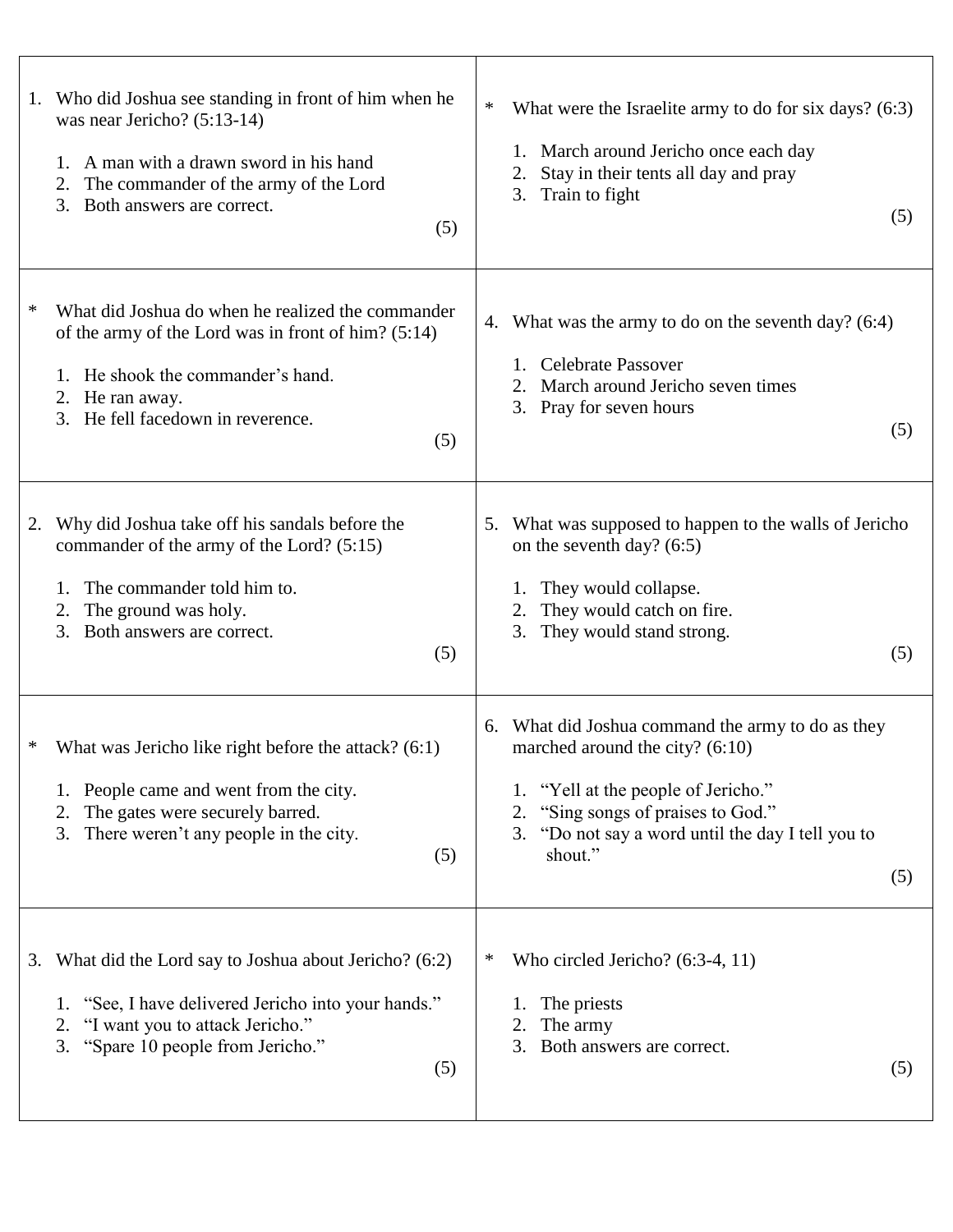| What were the Israelite army to do for six days? (6:3)<br>∗<br>1. March around Jericho once each day<br>Stay in their tents all day and pray<br>2.<br>Train to fight<br>3.                                                                | (5) | 1. Who did Joshua see standing in front of him when he<br>was near Jericho? (5:13-14)<br>A man with a drawn sword in his hand<br>The commander of the army of the Lord<br>2.<br>3. Both answers are correct.<br>(5) |
|-------------------------------------------------------------------------------------------------------------------------------------------------------------------------------------------------------------------------------------------|-----|---------------------------------------------------------------------------------------------------------------------------------------------------------------------------------------------------------------------|
| 4. What was the army to do on the seventh day? (6:4)<br><b>Celebrate Passover</b><br>1.<br><b>March around Jericho seven times</b><br>2.<br>3. Pray for seven hours                                                                       | (5) | ∗<br>What did Joshua do when he realized the commander<br>of the army of the Lord was in front of him? (5:14)<br>1. He shook the commander's hand.<br>2. He ran away.<br>3. He fell facedown in reverence.<br>(5)   |
| What was supposed to happen to the walls of Jericho<br>5.<br>on the seventh day? $(6:5)$<br>They would collapse.<br>1.<br>They would catch on fire.<br>2.<br>They would stand strong.<br>3.                                               | (5) | Why did Joshua take off his sandals before the<br>2.<br>commander of the army of the Lord? (5:15)<br>The commander told him to.<br>The ground was holy.<br>2.<br>3. Both answers are correct.<br>(5)                |
| 6. What did Joshua command the army to do as they<br>marched around the city? $(6:10)$<br>"Yell at the people of Jericho."<br>1.<br>"Sing songs of praises to God."<br>2.<br>3. "Do not say a word until the day I tell you to<br>shout." | (5) | What was Jericho like right before the attack? (6:1)<br>∗<br>1. People came and went from the city.<br>2. The gates were securely barred.<br>3. There weren't any people in the city.<br>(5)                        |
| ∗<br>Who circled Jericho? $(6:3-4, 11)$<br>The priests<br>1.<br>The army<br>Both answers are correct.<br>3.                                                                                                                               | (5) | What did the Lord say to Joshua about Jericho? (6:2)<br>3.<br>1. "See, I have delivered Jericho into your hands."<br>2. "I want you to attack Jericho."<br>3. "Spare 10 people from Jericho."<br>(5)                |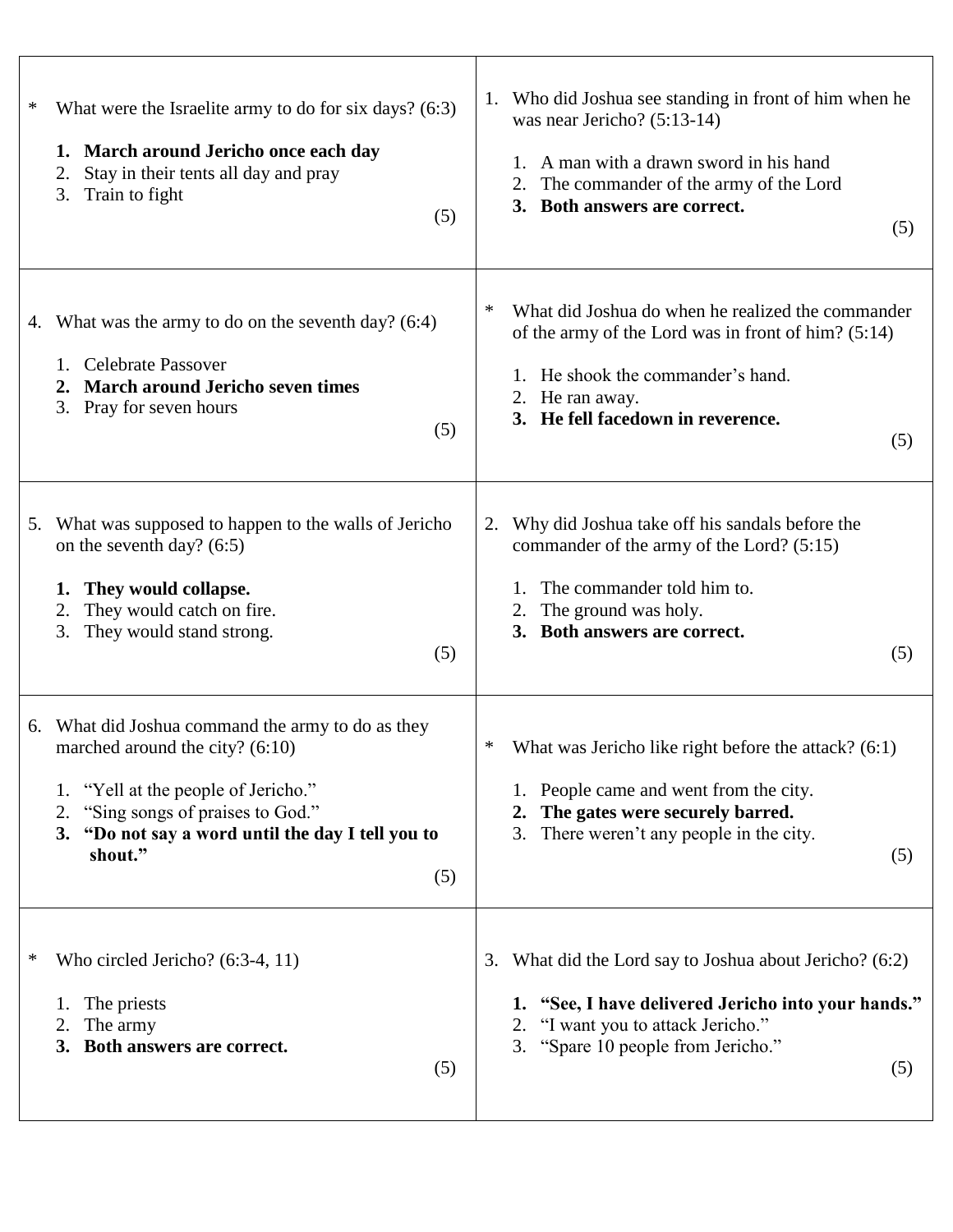| ∗  | On the first day, what did the people do after they<br>marched around the city once? (6:11)<br>They spent the night outside the gates of Jericho.<br>1.<br>They returned to camp.<br>2.<br>They charged the city.<br>3.<br>(5) | 9. What did the Israelites place in the Lord's treasury?<br>(6:24)<br>The gold, silver and articles of bronze and iron<br>1.<br>from Jericho<br>2. The best cattle, sheep and donkeys from Jericho<br>The best fabric from Jericho<br>3.<br>(5) |
|----|--------------------------------------------------------------------------------------------------------------------------------------------------------------------------------------------------------------------------------|-------------------------------------------------------------------------------------------------------------------------------------------------------------------------------------------------------------------------------------------------|
|    | 7. How many times did Israel march around Jericho on<br>the seventh day? $(6:15)$<br>Five times<br>1.<br>Six times<br>2.<br>3.<br>Seven times<br>(5)                                                                           | 10. Why was Rahab spared when Jericho was attacked?<br>(6:25)<br>She hid the spies Joshua sent to Jericho.<br>1.<br>She was an Israelite spy.<br>2.<br>3. She ran away from the city.<br>(5)                                                    |
| 8. | What happened when the trumpets sounded and the<br>army shouted? (6:20)<br>The walls of Jericho collapsed.<br>1.<br>Everyone charged in.<br>2.<br>3. Both answers are correct.<br>(5)                                          | $\ast$<br>Finish this verse: "Obey the Lord your God and<br>follow his commands" (Deuteronomy 27:10)<br>1. "and you will know how to live today."<br>"and decrees that I give you today."<br>"and you can hear what he wants you to do."<br>3.  |
| ∗  | Who brought out Rahab and her family? (6:22-23)<br>The two men who spied out the land<br>Joshua<br>2.<br>3. Aaron<br>(5)                                                                                                       |                                                                                                                                                                                                                                                 |
| ∗  | Where did Rahab and her family stay when they left<br>Jericho? $(6:23)$<br>Inside the Israelite camp<br>Outside the Israelite camp<br>2.<br>3. In the ruined city of Jericho<br>(5)                                            |                                                                                                                                                                                                                                                 |